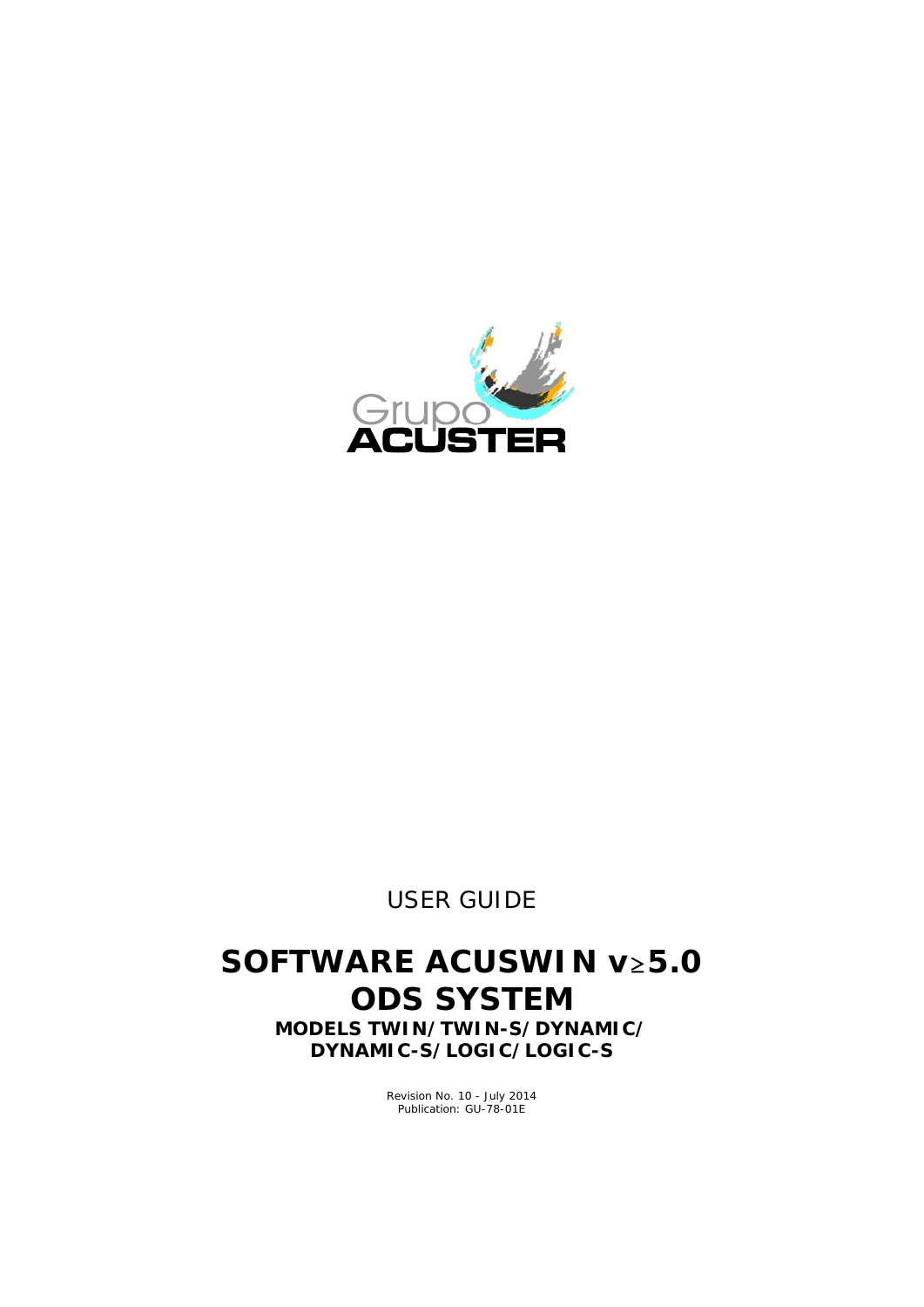# $\bigodot$

NOTE !

The AcusWin v<sub>2</sub>5.0 software is valid to communicate with ODS System units loaded with the **V. 6.10** version or upper.

The amendments made in comparison with the previous revision of this publication are indicated with  $\parallel$  on the right side of the modified text.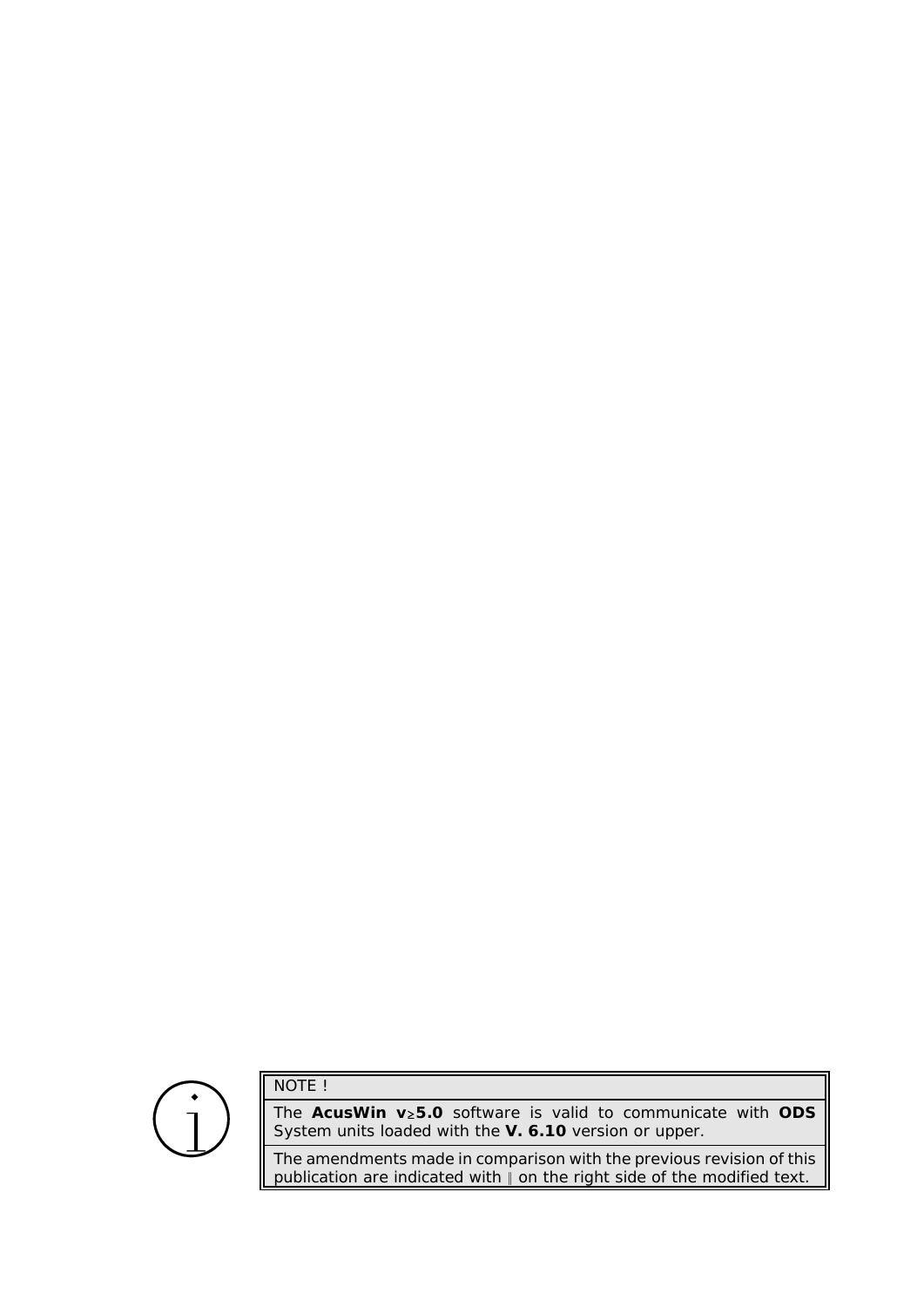

## **GENERAL CONTENTS:**

#### Page:

| CHAPTER 1: |               | 4                                                                                                                                                                                                           |  |
|------------|---------------|-------------------------------------------------------------------------------------------------------------------------------------------------------------------------------------------------------------|--|
|            | 1.1           |                                                                                                                                                                                                             |  |
|            | 1.2           | 4                                                                                                                                                                                                           |  |
| CHAPTER 2: |               | 5                                                                                                                                                                                                           |  |
|            | 2.1           | 5<br>2.1.1<br>2.1.2<br>2.1.3                                                                                                                                                                                |  |
|            | 2.2           | Downloading "Send Program" from a PC 8<br>2.2.1<br>2.2.2<br>Downloading "Send Program" and<br>2.2.3<br>"send module" from a memory stick 10                                                                 |  |
|            | 2.3           | Procedure for importing of fusion records to PC<br>11<br>2.3.1<br>Procedure for transmission of fusion records to pendrive 11<br>2.3.2<br>Copying the files exported with memory stick 12<br>2.3.3<br>2.3.4 |  |
|            | 2.4           |                                                                                                                                                                                                             |  |
|            | $2.5^{\circ}$ | 2.5.1<br>2.5.2<br>2.5.3<br>2.5.4<br>2.5.5                                                                                                                                                                   |  |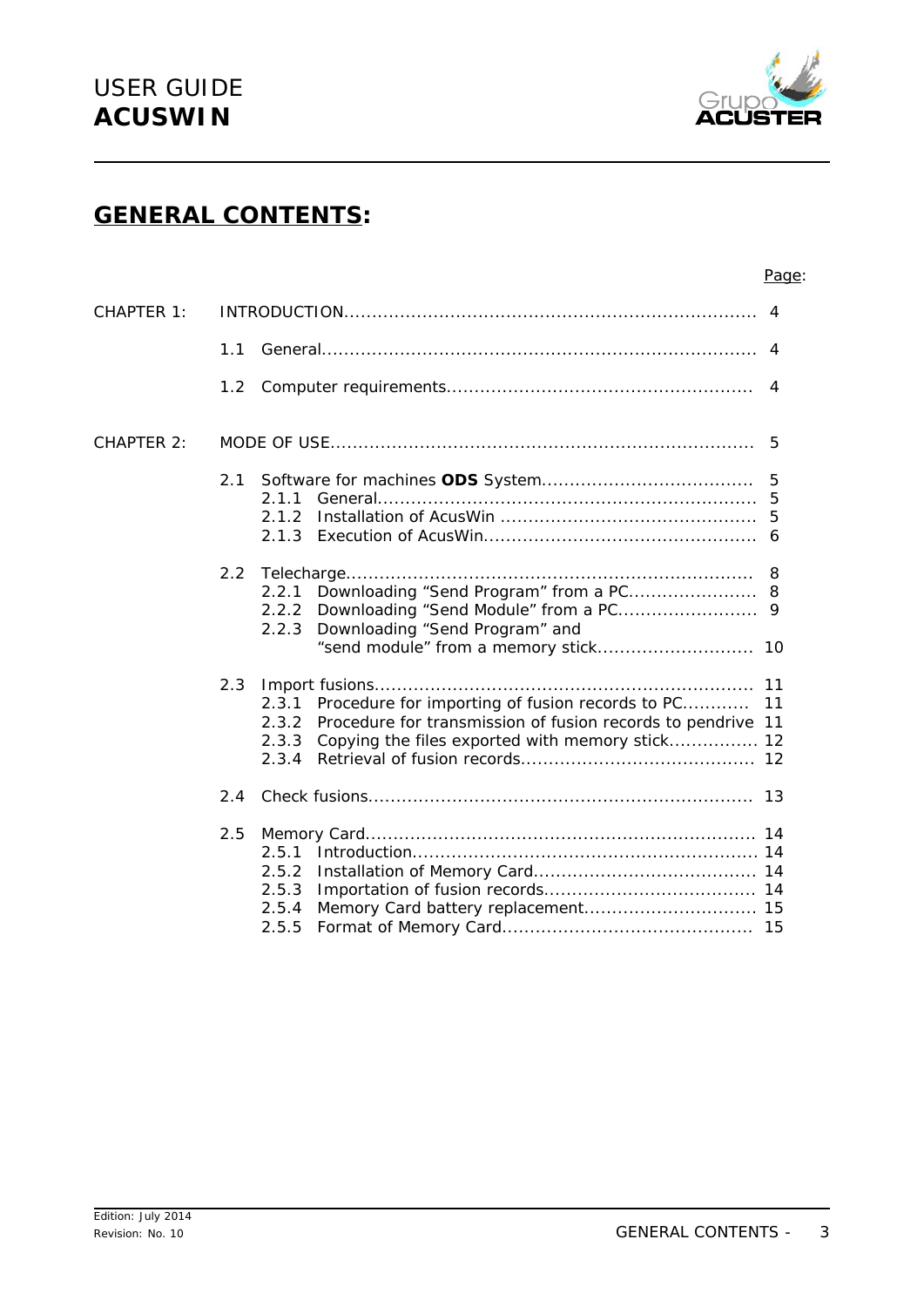

## **CHAPTER 1: INTRODUCTION**

#### 1.1 GENERAL

The **AcusWin** software is designed to perform the following options in the **ODS** System units, models **TWIN**, **TWIN-S**, **DYNAMIC**, **DYNAMIC-S**, **LOGIC** and **LOGIC-S**:

- Updating of the unit's software and Module
- Exporting and processing of the fusion records registered in the unit's internal memory to a compatible personal computer.
- Exporting and processing of the fusion records registered in the unit's Memory Card (Memory Card reader installation in ODS units is optional) to a compatible personal computer.
- Joining to the AcusWin database the .dat files exported from the unit with memory stick (AcusWin version 5.4.8 or higher).

The software version of **AcusWin** explained in this *User Guide* correspond to V. 5.0 or upper.

The software **AcusWin** is supplied to the customer with the unit in a CD-ROM format.

#### 1.2 COMPUTER REQUIREMENTS

The minimum requirements needed for the computer used for **AcusWin** are the followings:

Compatible personal computer with Windows 95 or upper installed, CD-ROM drive and COM1 or COM2 port available.



NOTE ! In the case of the personal computer is not provided with COM port, a USB adaptor may be used to carry out the connection.

It is not allowed the copy of this software and its use is restricted to the present specifications of this *User Guide*.

The technical data contained in this *User Guide* are purely informative and may be changed at anytime. ACUSTER GLOBAL, S.L. declines all responsibility for claims arising from misuse of the data contained herewith and/or errors or omissions detected after publication.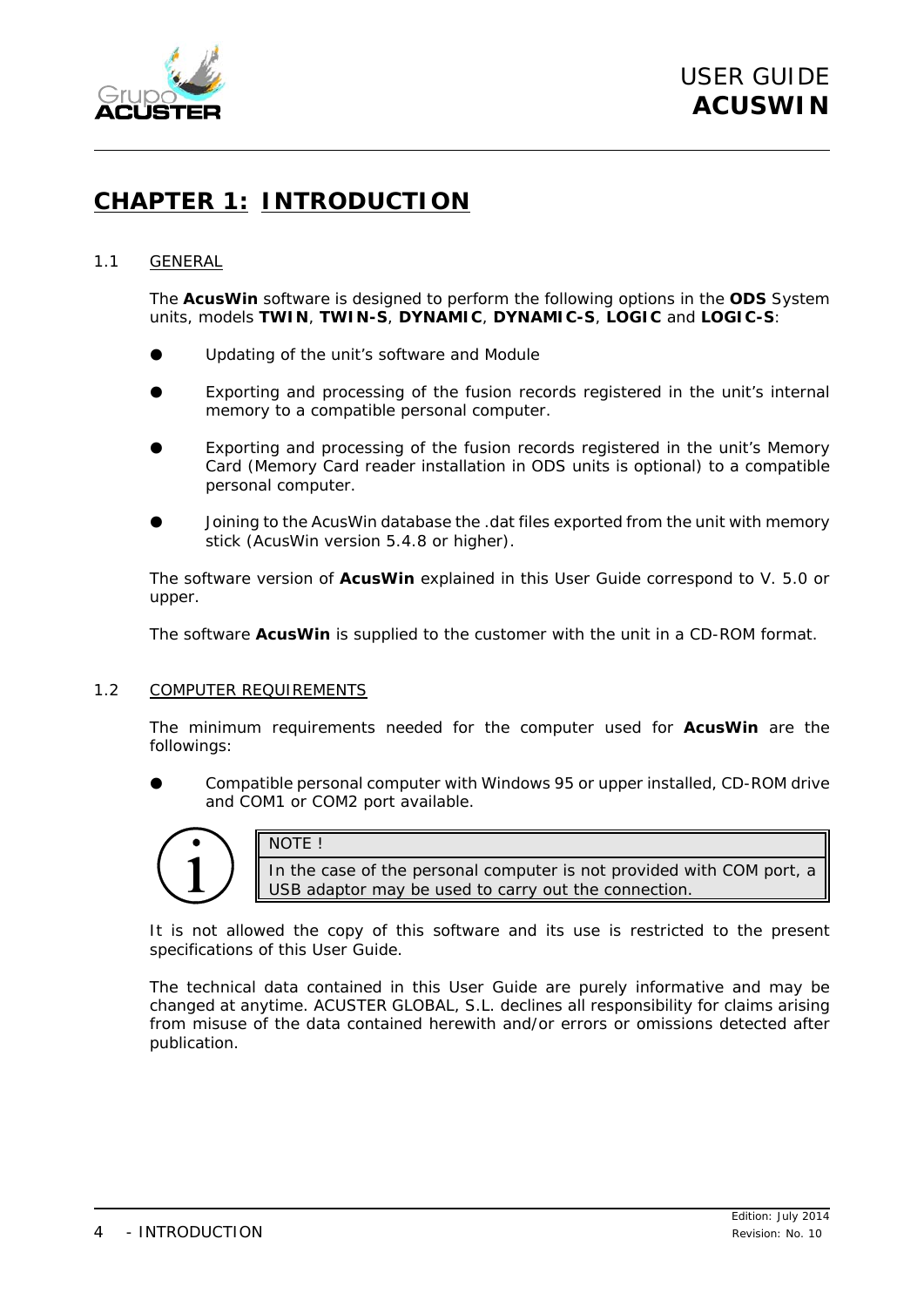

### **CHAPTER 2: MODE OF USE**

#### 2.1 SOFTWARE FOR MACHINES **ODS** SYSTEM

#### 2.1.1 **General:**



All functions of communication, data export, updating, etc needed for **ODS** system units (TWIN, TWIN-S, DYNAMIC, DYNAMIC-S, LOGIC, LOGIC-S) can be done by means of **AcusWin** software supplied with the unit. In units that incorporate a USB/A connector, AcusWin software (version 5.4.8 or higher) is used to add the fusion records .dat files exported to the memory stick to the AcusWin database.

To install the AcusWin is essential to have:

- A personal computer (port COM1/COM2); refer to clause 1.2.
- A special serial cable (9-pin round connector supplied with the unit), or
- A DB9 F/F null modem cable (for units equipped with Sub-D 9 pins connector). NOTE: for this it is not necessary that the control box has all the elements connected:

heating plate, trimmer, base framework (TWIN/TWIN-S/DYNAMIC/DYNAMIC-S).

#### 2.1.2 **Installation of AcusWin (v 5.0 or upper):**



If it is the first time, install the program **AcusWin** in the hard disc of the PC (*Windows 95, 98, ME, 2000, XP, Vista, 7, 8 and 8.1*).

- Proceed with the following steps:
- 1. Close all programs in execution and insert the AcusWin CD into the CD-ROM drive of the PC.

Click on Start button in case the Acuswin installation screen does not appear. Click on Execute and type D:\START (where D corresponds to the CD-ROM drive). Accept.

2. A multi-language window will be displayed. Select the one is installed on the operative system.

NOTE: *It is recommended to select English in case of any of the eight languages correspond to the language used on the program installed on the PC.* Click Accept.

- 3. The necessary temporal files required to initiate the installation will be copied.
- 4. Once the copy of files is finished, an advice screen  $\triangle$  will appear indicating the need to update some files of the system. Accept to continue. Next, an advice screen  $\triangle$  will appear asking for restarting the PC in order to complete the updating. Click on the Yes



button. 5. Once the PC is being restarted, execute the Acuswin installation program as explained in step number one. The necessary temporal files will be copied and the installation initiated.

NOTE: *It is possible that in some computers the installation process goes from step 3 to step 6.*

- 6. A welcome window is showed on the screen. Click OK to continue.
- 7. The directory by default where the program is being to be copied is displayed on the next window: C:\Program files\Acuswin\. Click on Change Directory if you wish to change the directory. NOTE FOR WINDOWS VISTA, 7, 8 & 8.1: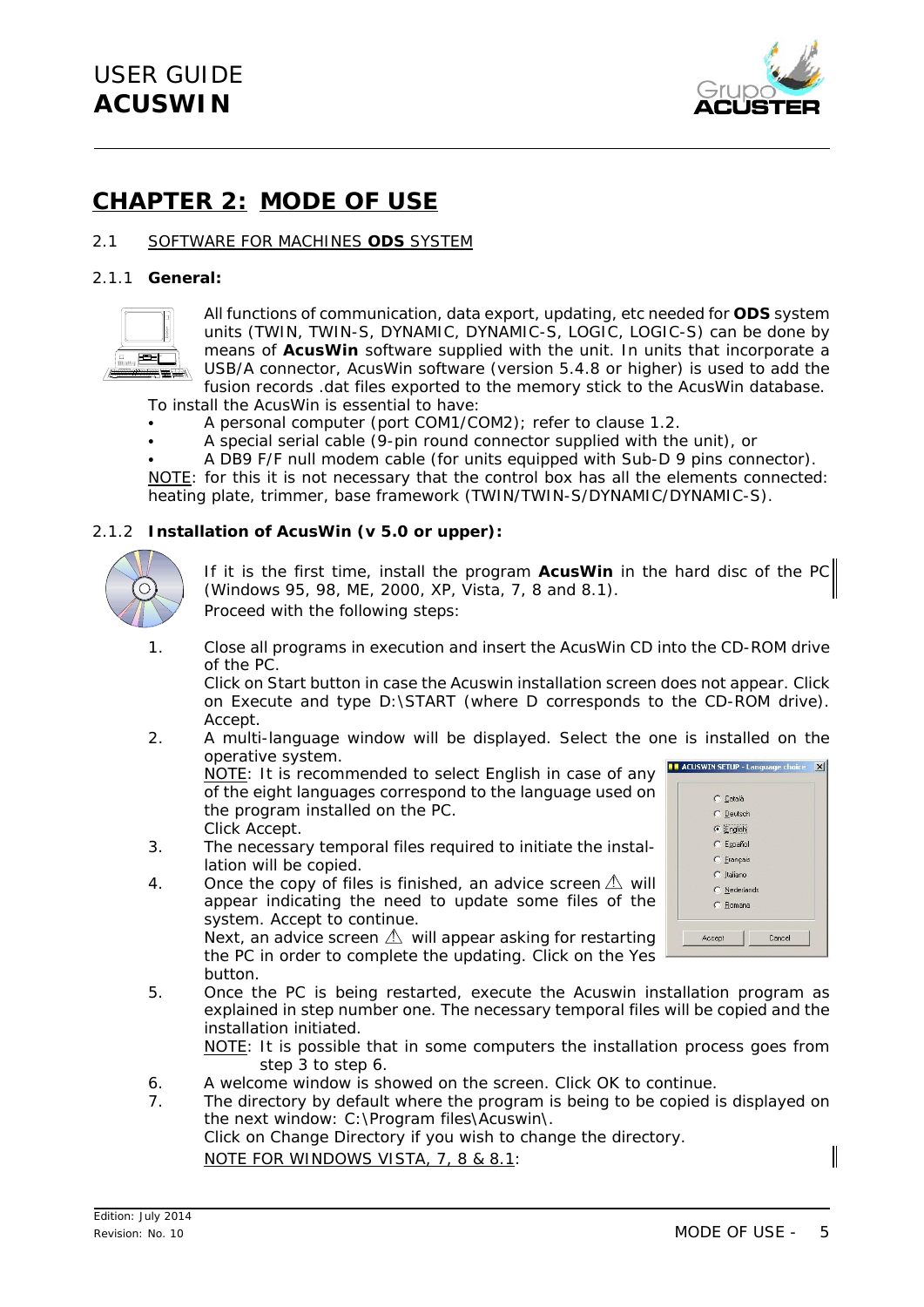

- Do not install the program on the above indicated default path (C:\Program files\Acuswin\ or C:\Program files (x86)\Acuswin\ ).
- Install in a folder where the user has reading and writing permission, e.g. in the user profile.

Click the button to initiate the installation



- 8. Select menu point for Acuswin (by default: ACUSWIN) and press "continue".
- 9. An installation progress bar will appear. On some files could appear a version discrepancy. Select to keep the more updated version on the PC.
- 10. Finally a window will be displayed informing that the software has been installed successfully. Accept to exit.
- 11. Add the connexion ODBC in the *Control panel*. Go to Control panel.

| • Windows 95, 98, ME: | Click on Data source ODBC (32 bits).                                                            |
|-----------------------|-------------------------------------------------------------------------------------------------|
|                       | ATTENTION !, this option can also be displayed as OBDC 32 bits.                                 |
| • Windows XP, 2000:   | Select "Administrative Tools" and click on Data                                                 |
|                       | sources (ODBC).                                                                                 |
| • Windows Vista:      | Select "System & maintenance", "Administrative                                                  |
|                       | Tools" and click on "Data sources ODBC".                                                        |
| • Windows 7:          | Select "System & safety", "Administrative Tools" and                                            |
|                       | click on "Data sources ODBC".                                                                   |
| • Windows 8 and 8.1:  | Select "System & safety", "Administrative Tools" and<br>click on "Data sources ODBC (32 bits)". |

Choose DSN system from DSN tap (Data Source Name). Press "Add" button. A list of drivers will be showed.

| • Up to Microsoft Access 2003: | Choose the desired driver [e.g. Microsoft]<br>Access Driver (*.mdb)].          |
|--------------------------------|--------------------------------------------------------------------------------|
| • Microsoft Access 2007: •     | Choose the desired driver [e.g. Microsoft]<br>Access Driver (*.mdb, *.accdb)]. |

Press "Finish" button and a form will be displayed. Fill the form in:

- Name for the data origin: **acuswin** (small or capital letters)
- Description: could be used for a comment (not compulsory).
- Data base square, press "select" and find the directory where the program has been installed (by default: c:\program files\acuswin\). Select the database file ACW\_XX.mdb (where XX corresponds to the language letters: e.g.  $EN =$  English).

Press "OK" to close the form. Verify that the new origin of data appears on the list. Press "Accept" to exit. Exit from the Control panel.

#### 2.1.3 **Execution of AcusWin:**

To execute **AcusWin** select Start/Program/ACUSWIN/AcusWin.

If it the first time, select the working language and the COM port of the PC has the connection been made (COM1 or COM2) that is going to be used by default from "Language and communication options".

To change the above default selections for future use, click on OPTIONS from the top bar menu.

The software **AcusWin** allows to carry out the following options: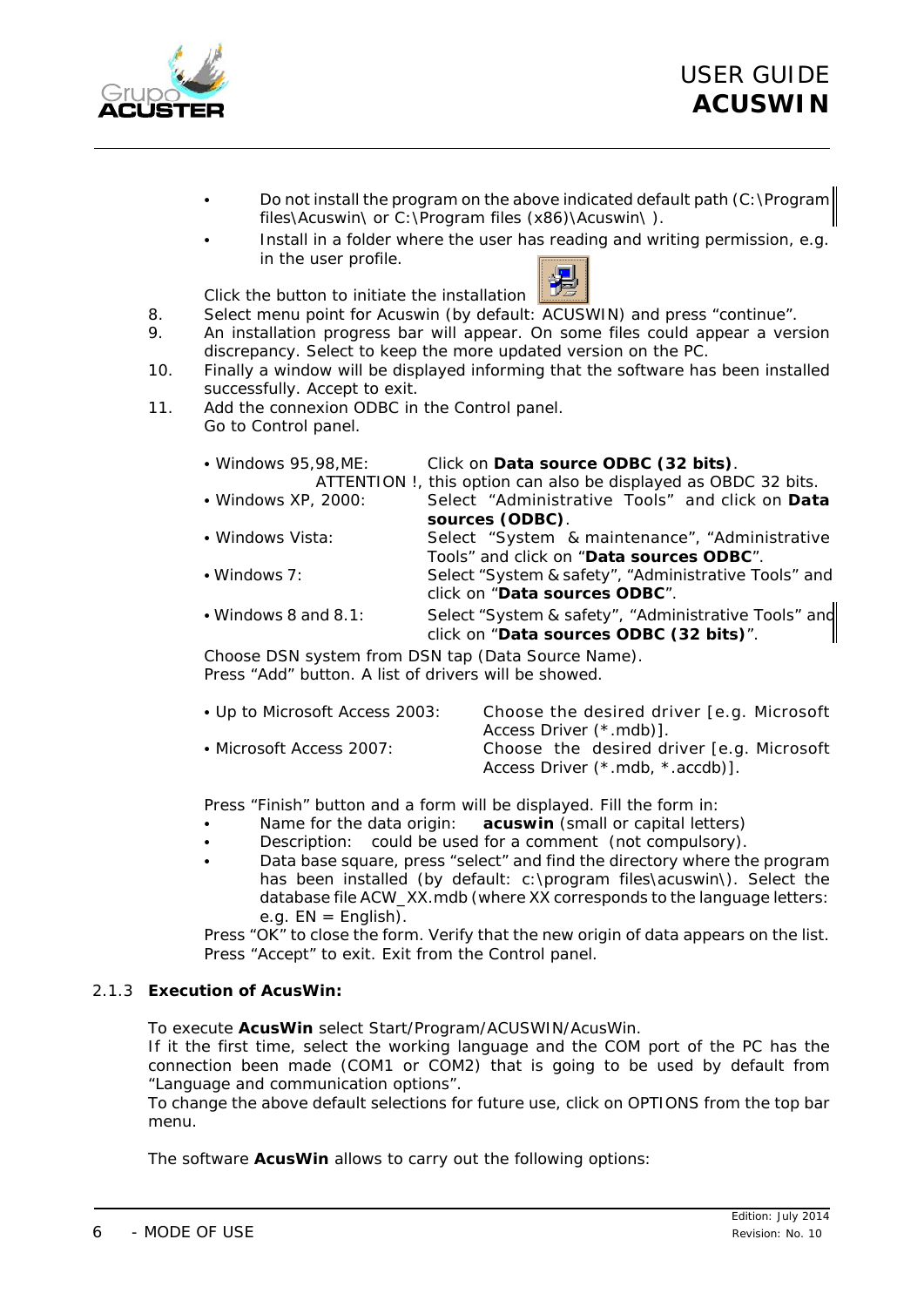

| · Telecharge:                                                     | To update the unit's software version. Options to be se-<br>lected:                                                                                   |                                          |                                              |                                                                                               |  |
|-------------------------------------------------------------------|-------------------------------------------------------------------------------------------------------------------------------------------------------|------------------------------------------|----------------------------------------------|-----------------------------------------------------------------------------------------------|--|
|                                                                   | Send Program<br>Send Module                                                                                                                           | Blocks.                                  | Program updating                             | Updating of languages and butt fusion                                                         |  |
| • Import fusions:                                                 | Importation of fusion records from the fusion box internal<br>memory to the PC. Options to be selected.                                               |                                          |                                              |                                                                                               |  |
|                                                                   | <b>Butt fusion</b><br>Electrofusion<br>From a file                                                                                                    |                                          |                                              |                                                                                               |  |
| • Check fusions:                                                  | This option allows us to check the fusion records from the<br>hard disk, select fields and filter them for machine number.<br>Options to be selected: |                                          |                                              |                                                                                               |  |
|                                                                   | <b>Butt fusion</b><br>Electrofusion                                                                                                                   |                                          |                                              |                                                                                               |  |
| • Memory Card:<br>Manager of Memory Card. Options to be selected: |                                                                                                                                                       |                                          |                                              |                                                                                               |  |
|                                                                   | Memory Card drive                                                                                                                                     |                                          | Select the PC PCMCIA drive<br>(Memory Card). |                                                                                               |  |
|                                                                   | Initialize                                                                                                                                            |                                          | ted Memory Card                              | Initialize a previously format-                                                               |  |
|                                                                   | Exit                                                                                                                                                  | Reading of fusion records                |                                              | Butt fusion and Electrofusion.                                                                |  |
| • Options:                                                        | It allows to setup the communication port and/or the<br>working language.                                                                             |                                          |                                              |                                                                                               |  |
|                                                                   | Communications<br>Language<br>Accept                                                                                                                  |                                          |                                              | To select COM1 or COM2.<br>Change of working language.<br>To validate the selection made.     |  |
| ● Windows:                                                        | It allows to select the screen display presentation:                                                                                                  |                                          |                                              |                                                                                               |  |
|                                                                   | Cascade<br>Horizontal<br>Vertical<br>Terminal                                                                                                         | be clicked as troubleshooting tool only. |                                              | It is used to check on the PC's screen some<br>data sent by the fusion control box. It should |  |
| $\bullet$ Exit:                                                   | To exit from AcusWin.                                                                                                                                 |                                          |                                              |                                                                                               |  |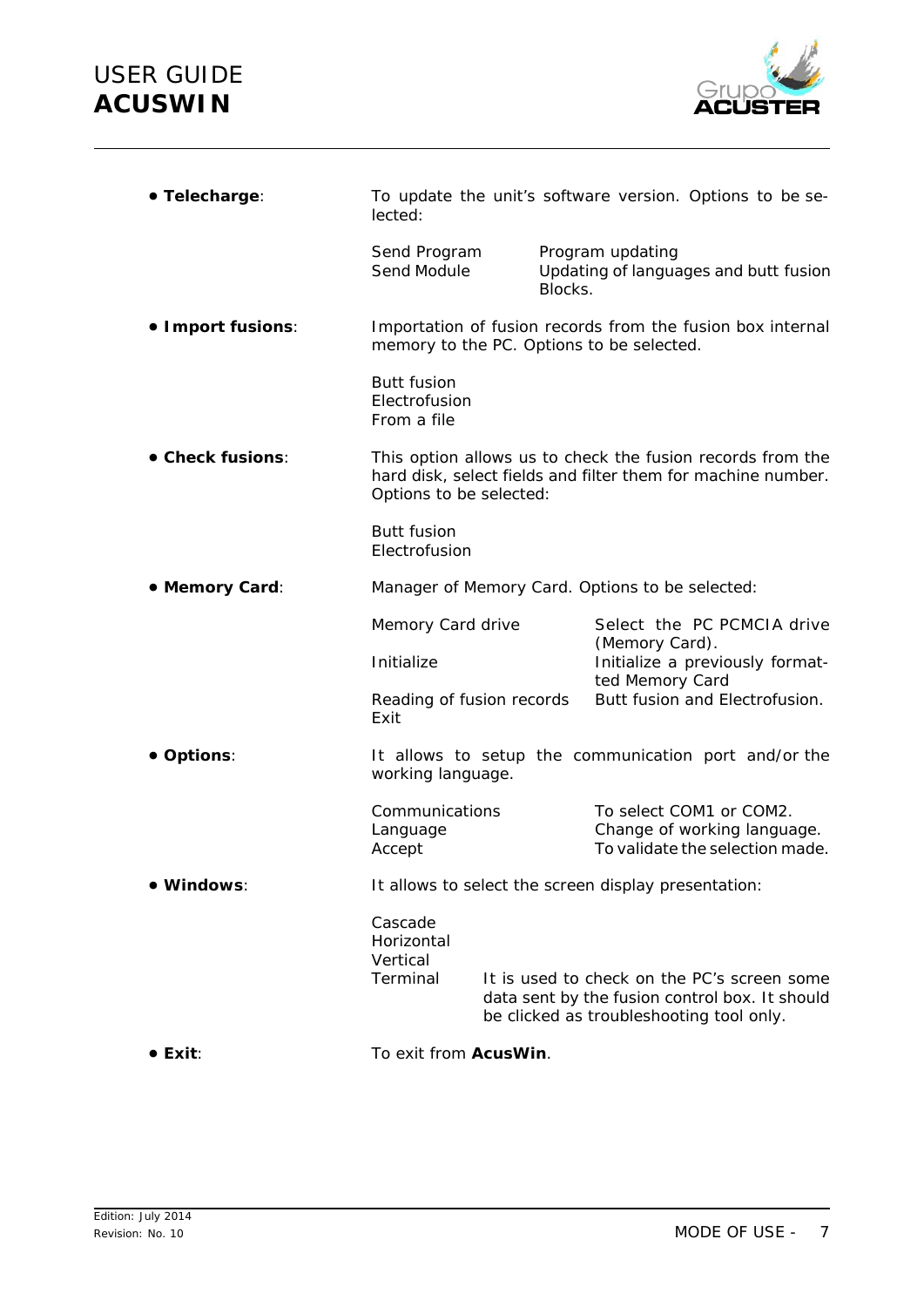

#### 2.2 TELECHARGE

#### 2.2.1 **Downloading "Send Program" from a computer:**

#### 1. Execute **AcusWin** in the PC.

Select OPTIONS from the bar menu to change the communication port or/and the language.



Delete the fusion records of the **ODS** unit's internal memory (BUTT FUSION and ELECTROFUSION). Path: TOOLS / FUSION RECORDS / BUTT FUSIONS or ELECTROFUSION / DELETE RECORDS.

This option requires PASSWORD 2 access.

- 2. Connect the special serial cable from the PC to the unit.
- 3. Select SEND PROGRAM from AcusWin.
- 4. Turn the ODS unit on. On the **ODS** unit appears the following message: TELECHARGE PROCESS. WAITING FOR DATA.... Next, the following message will appear on the PC screen: Welcome to the

software loading. Press "Start" and follow the instructions.

- 5. Press "Start". On the PC screen will be displayed the information of erasing EPROM sectors. Once the sectors have been erased, the new software will be automatically loaded: a progress bar will be showing the percentage of bytes sent.
- 6. Once the telecharge has finished, press "Accept" to validate it. On the unit's screen will be display the following message: FINISHED PROCESS. RESTART THE SYSTEM.
	- AcusWin will be returned to the main menu.
- 7. Turn off the unit.
- 8. Turn the unit on and press INFO to verify the new software version on the screen.



#### IMPORTANT !

If there is a significant jump between the existing program version in the unit and the new one installed, the message "E2PROM ALTERED" will appear on the display of the unit and the three LEDS corresponding to the three pilots will light up. If the message cannot be read adjust the display's contrast using the two upper pilots. Then press the lower pilot and turn the unit off and then on.

- 9. Access to TOOLS/SETUP/GENERAL/CLEAR RAM from the main menu and press ACCEPT to update it (this option requires Password 2). Check if all the ON/OFF options from the SETUP are according to the user's needs. Modify accordingly.
- 10. Disconnect the transmission cable once the process is completed.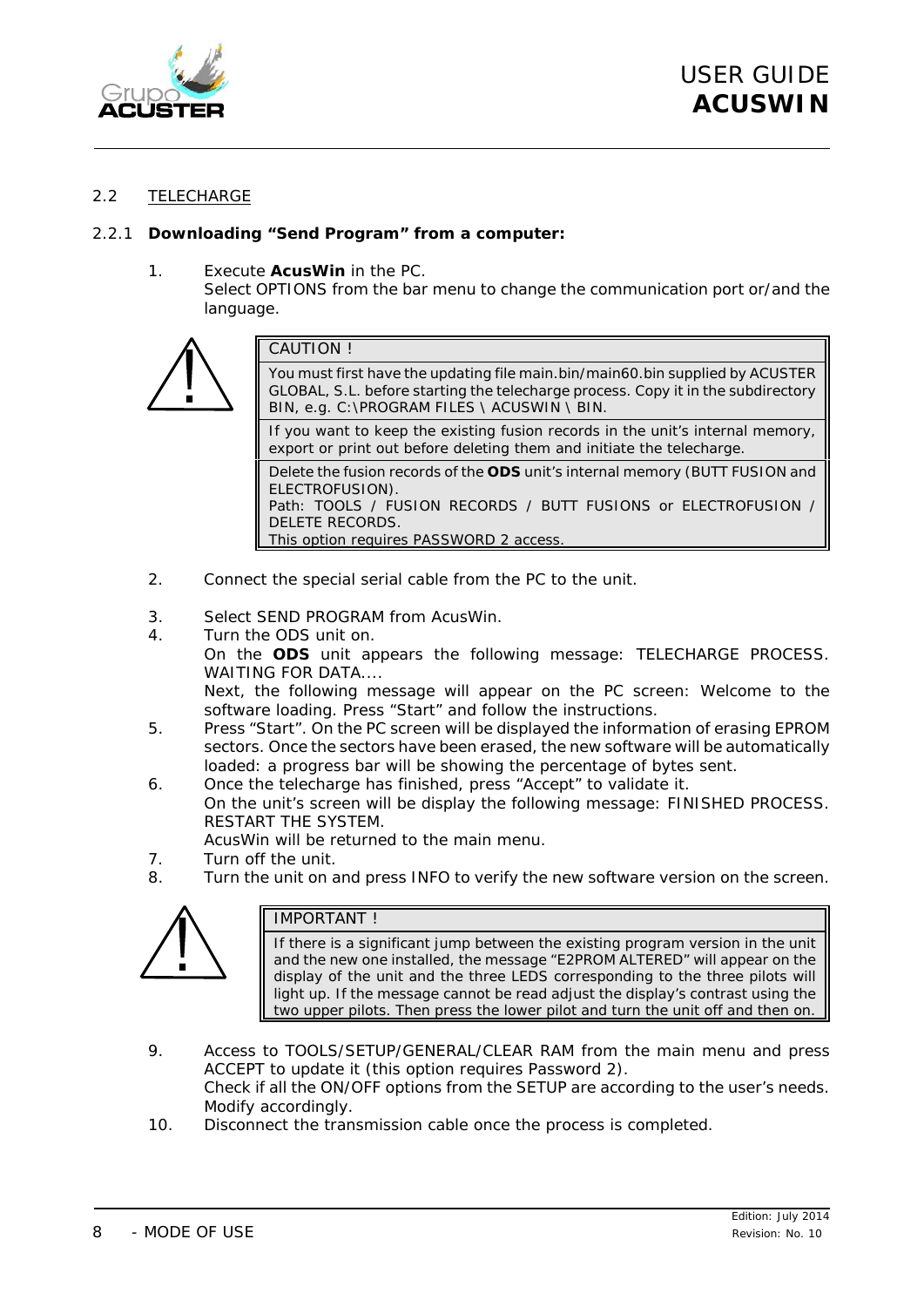

#### 2.2.2 **Downloading "Send Module" from a computer:**

1. Execute **AcusWin** in the PC.

Select OPTIONS from the bar menu to change the communication port or/and the language.



- 2. Connect the special serial cable from the PC to the unit.
- 3. Select SEND MODULE from AcusWin.
- 4. Select the file. To do this click on MODULE SELECTED **...** and select the module name from the list.

On the *Module selected* window will be displayed the file name selected and on the *Languages* window the number of languages that it contains.

- 5. Turn the **ODS** unit on. On the **ODS** unit appears the following message: TELECHARGE PROCESS. WAITING FOR DATA.... Next, the following message will appear on the PC screen: Welcome to the module loading. Press "Start" and follow the instructions.
- 6. Press "Start". On the PC screen will be displayed the information of erasing EPROM sectors. Once the sectors have been erased, the new module will be automatically loaded: a progress bar will be showing the percentage of bytes sent.
- 7. Once the telecharge has finished, press "Accept" to validate it. On the unit's screen will be display the following message: FINISHED PROCESS. RESTART THE SYSTEM.

AcusWin will be returned to the main menu.

- 8. Turn off the unit.
- 9. Turn the unit on and access to TOOLS/SETUP/GENERAL/CLEAR RAM from the main menu and press ACCEPT to update it (this option requires Password 2). Check if all the ON/OFF options from the SETUP are according to the user's needs. Modify accordingly.
- 10. Disconnect the transmission cable once the process is completed.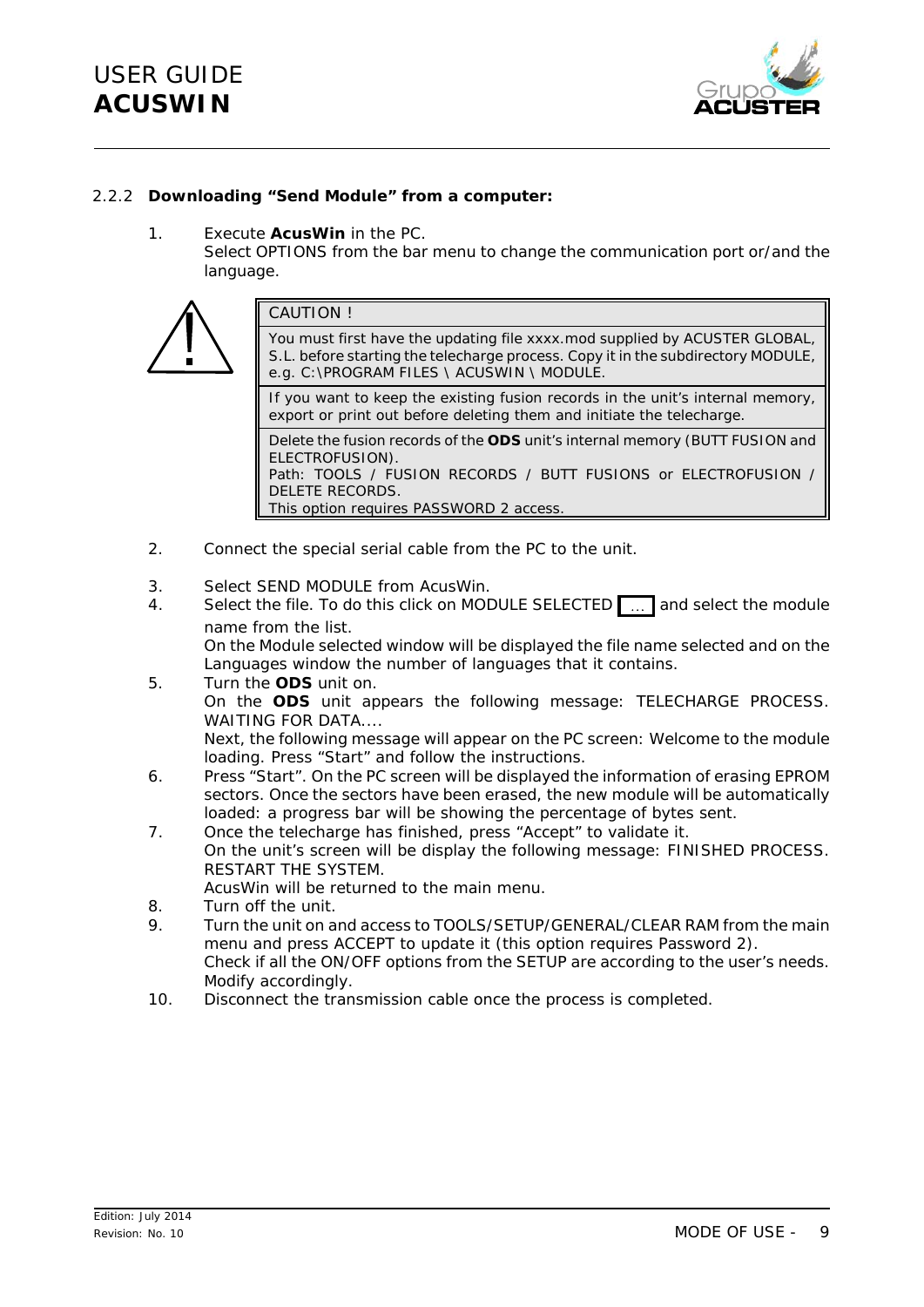

#### 2.2.3 **Downloading "Send Program" and "send module" from a memory stick:**

With ODS units equipped with USB/A connector, it is possible to download the software using a memory stick.

#### *Recognition of downloading file:*

- 1. With the unit switched on, connect a memory stick in the USB/A connector. The unit detects the presence of the file and generates an internal flag to start the update process. Therefore, the stick:
	- Must be FAT or FAT32 format and single partition.
	- C For **Send Program**: must contain the file */ ODS / main60.bin* for the version you want to load, which must be in the directory ODS.
	- For **Send Module**: must contain the file / ODS / module.mod for the module you want to load, which must be in the directory ODS.
		- NOTE: The files *main60.bin* and *module.mod* (supplied by Acuster Global, S.L.) can not be simultaneously on the ODS folder. Copy only the one required for each downloading.

#### *Downloading process:*

- 1. Turn off the unit (at least 5 seconds after having detected the file), and switch on again. The downloading process starts automatically. You must wait for the process to finish. On the unit's screen will be display the following message: FINISHED PROCESS. RESTART THE SYSTEM.
- 2. Turn off the unit and remove the pendrive. Switch on again and press INFO to verify, in case of program upgrading, the new software version on the screen.



#### IMPORTANT !

If there is a significant jump between the existing program version in the unit and the new one installed, the message "E2PROM ALTERED" will appear on the display of the unit and the three LEDS corresponding to the three pilots will light up. If the message cannot be read adjust the display's contrast using the two upper pilots. Then press the lower pilot and turn the unit off and then on.

3. Access to TOOLS/SETUP/GENERAL/CLEAR RAM from the main menu and press ACCEPT to update it (this option requires Password 2). Check if all the ON/OFF options from the SETUP are according to the user's needs. Modify accordingly.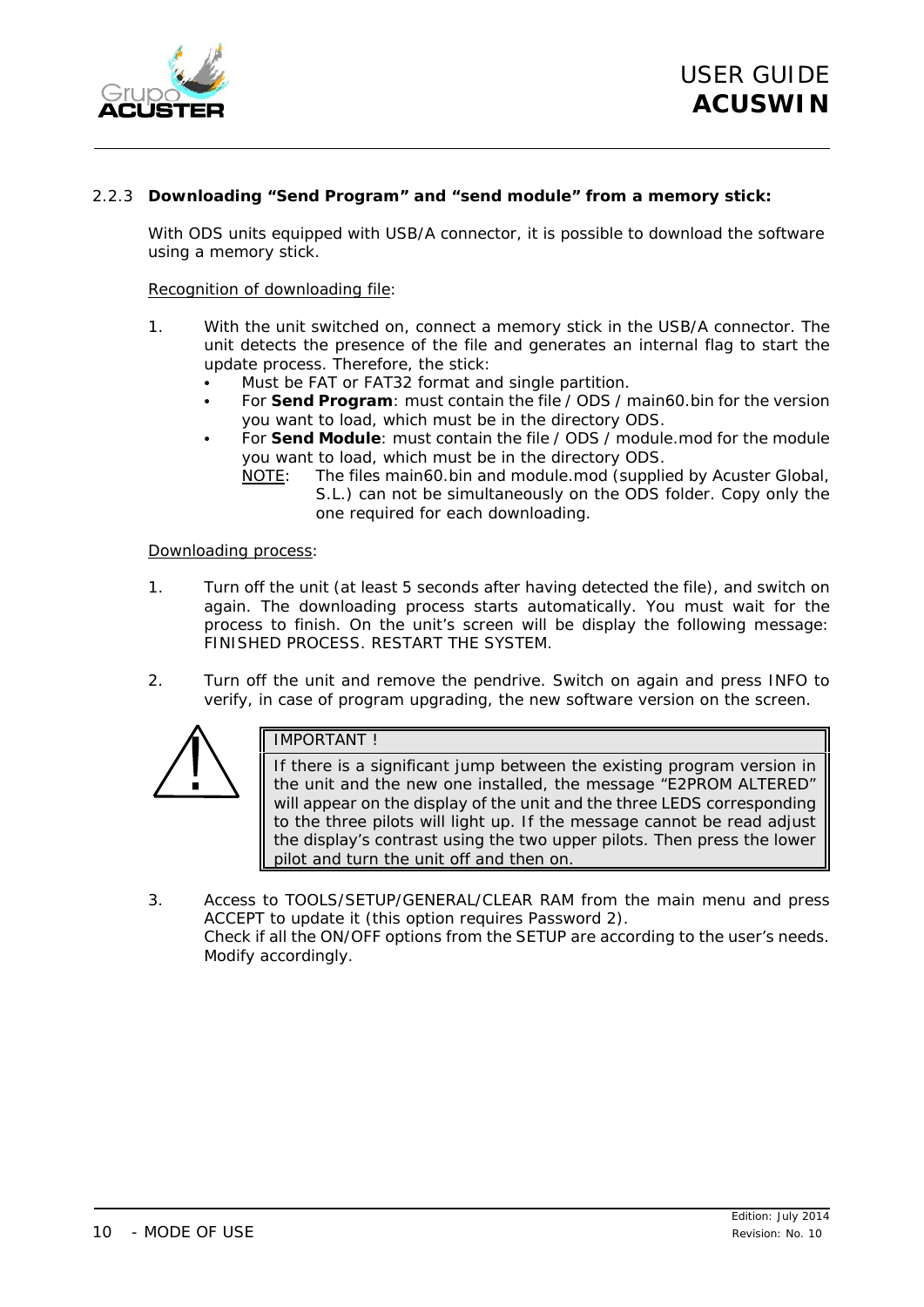

#### 2.3 IMPORT FUSIONS

#### 2.3.1 **Procedure for importing of fusion records to a computer:**

The fusion data registered in the unit's internal memory (records) can be exported and processed by means of a compatible personal computer. To do this follow the following steps:

- 1. Connect the special serial cable from the PC to the unit.
- 2. Execute **AcusWin** in the PC. Select OPTIONS from the bar menu to change the communication port or/and the language.
- 3. Select IMPORT FUSIONS option from the menu bar (or clicking directly the buttons). This option is divided into *Butt fusions* or *Electrofusions*. Select the one desired according to the fusion records to be imported. A *Receiving Fusions* window will appear which is in waiting for communication from the fusion control box status.
- 4. Turn on the unit and select the option TOOLS/FUSION RECORDS/BUTT FUSIONS TO PC or ELECTROFUSION TO PC, according to the fusion records to be imported.
- 5. Press ACCEPT on the **ODS** unit. The connection is automatically established and the fusion records will be imported in **AcusWin**. On the PC's screen will be displayed the progress bar and the number of records being imported.
- 6. Once the process is completed, the message "*Downloading successfully done*" will be showed on the PC's screen. Press "Accept".
- 7. Disconnect the transmission cable once the process is completed.

#### 2.3.2 **Procedure for transmission of fusion records to a pendrive:**

Follow the following steps:

- 1. Connect a memory stick (FAT or FAT32 format) in the USB/A connector (the connection can be made at any time; it is not necessary to do it with the unit off).
- 2. Switch on the unit and select TOOLS/FUSION RECORDS/BUTT FUSIONS TO PC or ELECTROFUSION TO PC, as desired.
	- NOTE: When it is needed to export both fusion records, butt fusion and electrofusion, once carried out the first one, turn off the unit, wait at least 5 seconds and then start up again to proceed to export the other fusion records.
- 3. Press ACCEPT on the **ODS** unit. The fusion records will be imported into the memory stick automatically. Wait until the message to "Downloading ..." link at the bottom of the download screen disappears.
- 4. This will create a file in the pendrive's ODS folder (absent the folder is created implicitly). The file name is FUSxxx.dat, where xxx is the first available number between 000 and 999 that determines a unique filename. Data is stored in binary. NOTE: The date and time of the folder and file is always 23/02/2009; 14:02.
- 5. After the import, click "Accept". Remove the pendrive.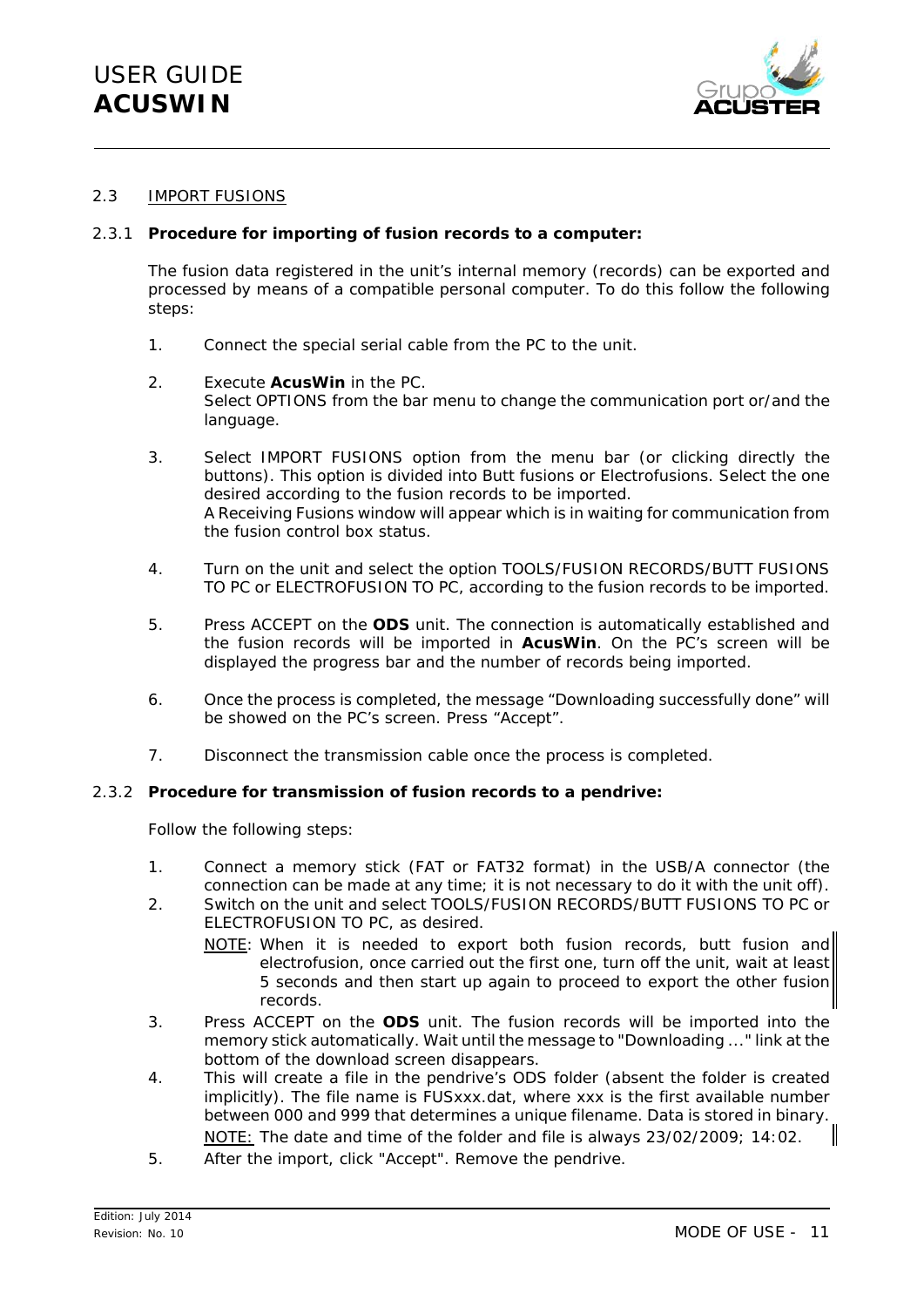

#### 2.3.3 **Copying the files exported with memory stick:**

Once exported the fusion records use software **AcusWin** to add to the database the exported protocols.

- 1. Connect the memory stick to the computer where **AcusWin** is installed.
- 2. On the PC, run AcusWin. To change the working language, select OPTIONS from the menu bar.
- 3. Select IMPORT FUSIONS option from the menu bar. This option is divided into *Butt fusions*, *Electrofusions* and *From a file*. Selecting *From a file* appears the following box:
- 4. Select the file and open it. In the box there appeared the file name, type of fusion (butt fusion or electrofusion), the serial numbers of the unit and the total number of records.
- 5. Press "Import". The records in the file have been incorporated into the database **AcusWin**.

| Select file    |        |  |
|----------------|--------|--|
| Fusions type   |        |  |
| Machine No.    |        |  |
| Total Fusions: |        |  |
| Import         | Cancel |  |

#### 2.3.4 **Retrieval of fusion records:**

The fusion data imported or incorporated in **AcusWin** is located on the file *ACW\_XX.mdb* (where XX corresponds to the language letters: e.g. EN = English), which is divided into two tables: Butt fusion and Electrofusions. All the importing data is located on this file; in case of same machine number, fusion number and date, the new importation will automatically replace the existing one.

Select *Check fusions* from the bar menu to check the records on the screen. To order, classify print, combine, etc. open the file using Microsoft Access 2000 or upper or another compatible program.

*Note for Microsoft Access 2007:*

Whenever you open the database file, you receive a **Security Warning**:

Click Options... Select Enable this content

The first time you open the data file in Access 2007, perform the following steps:

| Select     | Database tools   |
|------------|------------------|
| Click on   | Visual Basic     |
| Select     | Tools            |
| Choose     | References       |
| Deactivate | LACK Utility.mda |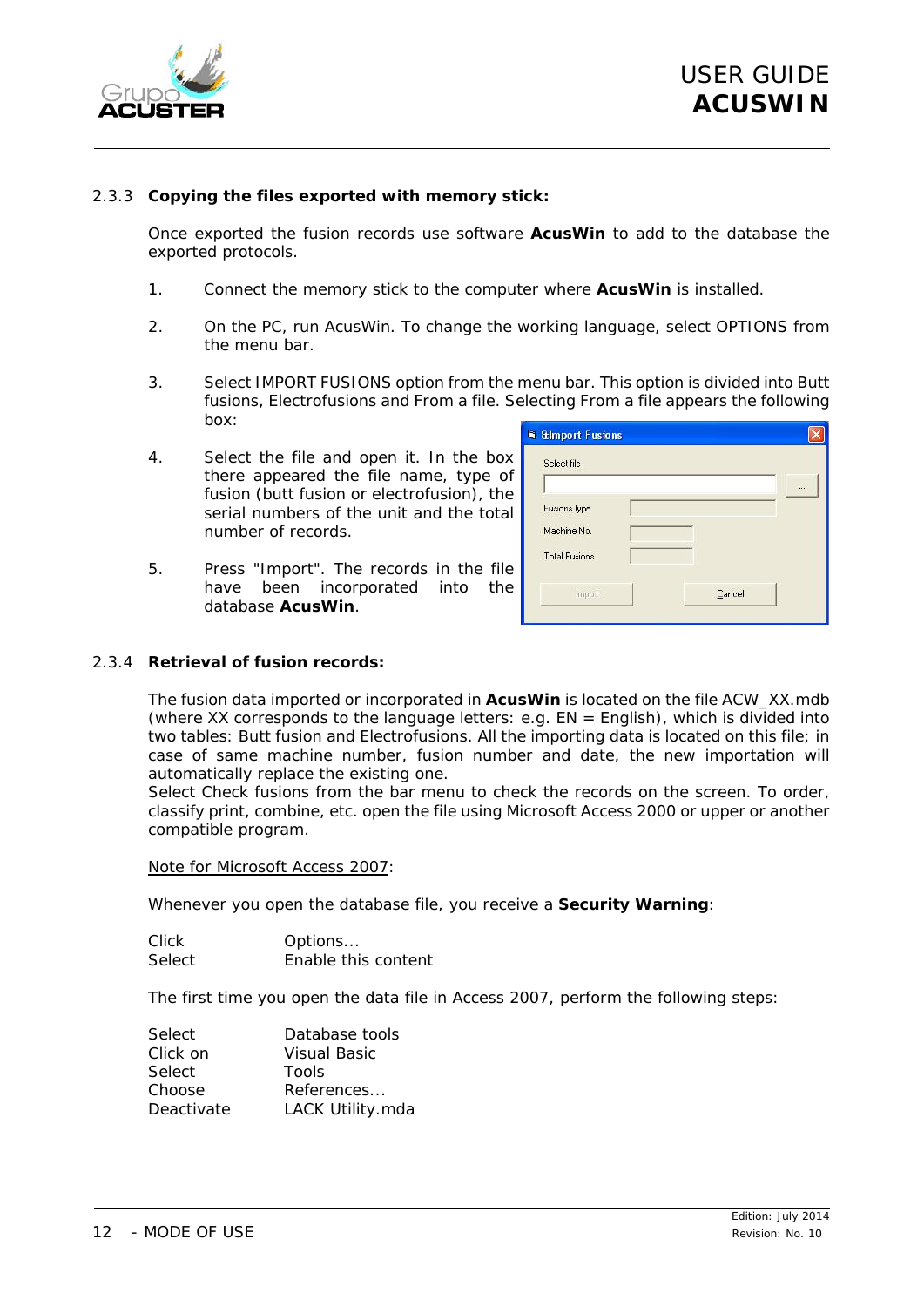

C *Open the file using Microsoft Access:*

Proceed with the following steps:

- 1. Open the database file ACW\_XX.mdb (where XX corresponds to the language  $letters: e.g. EN = English$ .
- 2. For the data management of the database file, open the Tables **Electrofusion** or **Butt fusions**, according to the one wished, where the electrofusion or butt fusion, respectively, records are located.
- 3. Acceding to Consultations we will find two of created with name **ISO12176- 4\_ELECTROFUSION** and **ISO12176-4\_BUTT FUSION**, in where fields are listed such that in the previous Tables but in which the fields of traceability of the fitting and components (of having them) have been decoded and show their description.
- 4. Acceding to Reports the information will be able to be made that are desired or to use the reports that are provided already elaborated **ISO12176-4\_ELECTROFUSION** and **ISO12176-4\_BUTT FUSION**.

#### 2.4 CHECK FUSIONS

Execute **AcusWin** in the PC.



NOTE !

NOTE !

Select OPTIONS from the bar menu to change the working language. However, take into account that the imported records are being read in the language used when they were imported to **AcusWin**.

Selecting CHECK FUSION option from the bar menu will allow us to check the fusion records imported till that moment. Select the desired option:

#### *Butt fusion Electrofusion*

On the *Check butt fusions/Check electrofusions* screen will be displayed the relevant chart fields as per the selection made.

This chart allows us to check the fusion data, to select visible fields, to select by machine number or to list.



For the imported fusion records retrieval, please refer to the clause 2.3.4 of this *User Guide*.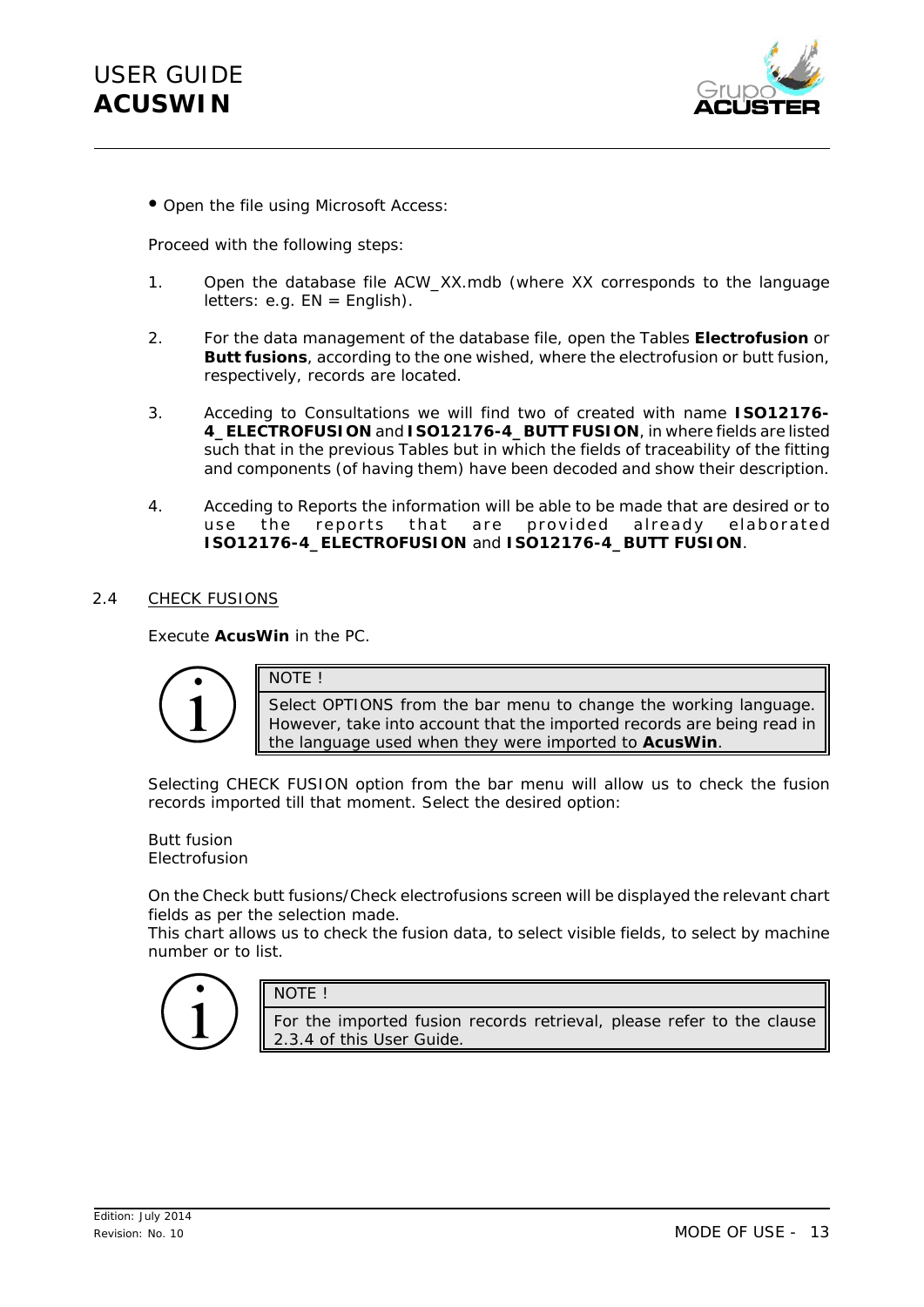

#### 2.5 MEMORY CARD

#### 2.5.1 **Introduction:**

The **ODS** units which come provided with a Memory Card reader are delivered with the Memory Card installed within the reader and ready for use (in other words, duly formatted, initialized and formatted for the units in question).

#### 2.5.2 **Installation of Memory Card:**

- 1. Install the Memory Card into the PCMCIA drive of the PC.
- 2. If it not the first time, go to clause 5.
- If it is the first time in using the PCMCIA drive in the PC, Windows will detect "New hardware".
- 3. Windows will install the files for the new hardware found (even could ask for the original Windows diskettes).
- 4. *For Windows 95/98 only:*

Edit CONFIG.SYS and type the following to the end:

device=c:\windows\system\csmapper.sys device=c:\windows\system\carddrv.exe /slot=n

Where "n" is the number of PCMCIA drives available in the PC. Reinitializing the PC.



#### REMARK !

When executing carddrv.exe added in CONFIG.SYS, be aware if a letter is assigned for each PCMCIA drive. For example D: and E:.

5. Verify the drive letter assigned to the Memory Card. Click on "My PC"; the PCMCIA drive must be identified as *removable disc D, E or F.*

#### 2.5.3 **Importation of fusion records:**

1. Install the Memory Card into the PCMCIA drive of the PC.

|  | If it is the first time in using the PCMCIA drive in the PC, go to the<br>previous clause. |
|--|--------------------------------------------------------------------------------------------|

2. Execute **AcusWin** in the PC. Select OPTIONS from the bar menu to change the working language. Select *Memory Card* from the bar menu. Now select the PCMCIA drive from the "Memory Card Manager" window.

- 3. Click on the *Import butt fusions* or *Import electrofusions* icons from the "Reading of fusions records" window according to the fusion records to be checked or imported.
- 4. The connection is established and the data existing in the Memory Card will be automatically imported to **Acuswin**. On the PC's screen will be displayed the progress bar and the number of records being imported.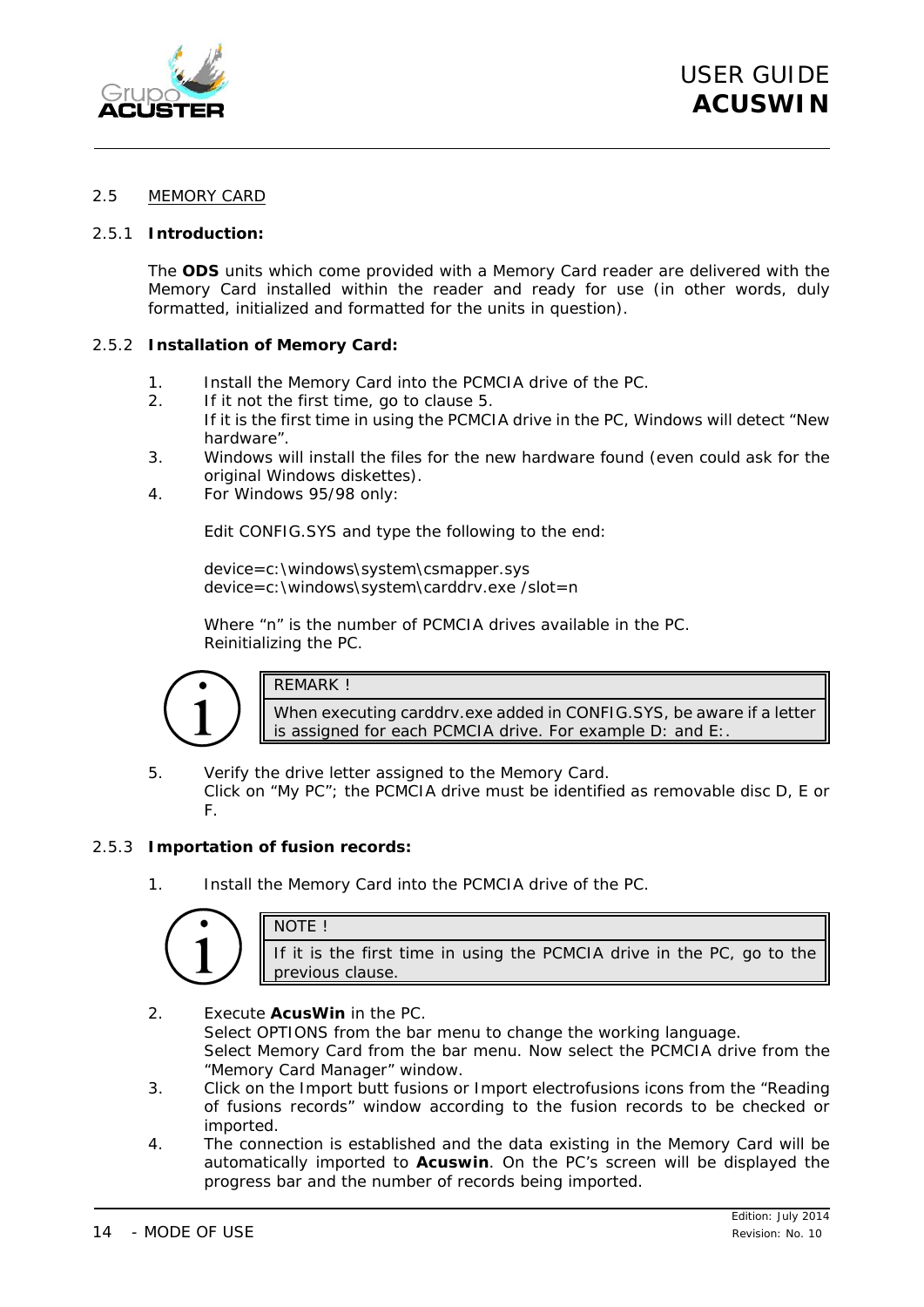

5. Once the process is completed, the message "*Downloading successfully done*" will be showed on the PC's screen. Press "Accept".



NOTE !

For the imported fusion records retrieval, please refer to the clause 2.3.4 of this *User Guide*.

#### 2.5.4 **Memory Card battery replacement:**

The Memory Card's internal battery can be replaced by another without losing the information stored in the memory by following the procedure below:

- 1. Leave the fusion control unit connected for at least 10 minutes before changing the battery in the Memory Card.
- 2. Turn off the control unit and take out the Memory Card.
- 3. Open the compartment containing the battery and replace it.



4. Insert the Memory Card into the unit.

#### 2.5.5 **Format of Memory Card:**

If a new Memory Card is purchased on the market to be used with the **ODS** unit with PCMCIA reader installed, proceed with the following steps:

*Format Memory Card:* 

The type of Memory Card originally used is a PCMCIA, type 1, of 512 KB of capacity.

NOTE: A PCMCIA of different capacity could be used. However, if a less capacity type is utilized, obviously less fusion records would be stored. If the

Memory Card has more capacity, the excess of memory would be not used. If the Memory Card is already formatted from origin, please go to following point. If not, it is necessary to format the Memory Card from the PC with a PCMCIA drive and Windows 95/98 (if it is the first time to use the PCMCIA drive, refer to the Clause 2.5.2).

- 1. Insert the Memory Card in the PCMCIA drive of the PC.
- 2. Initializing Windows and open it in MS-DOS mode. Type:

c:\Format e: ENTER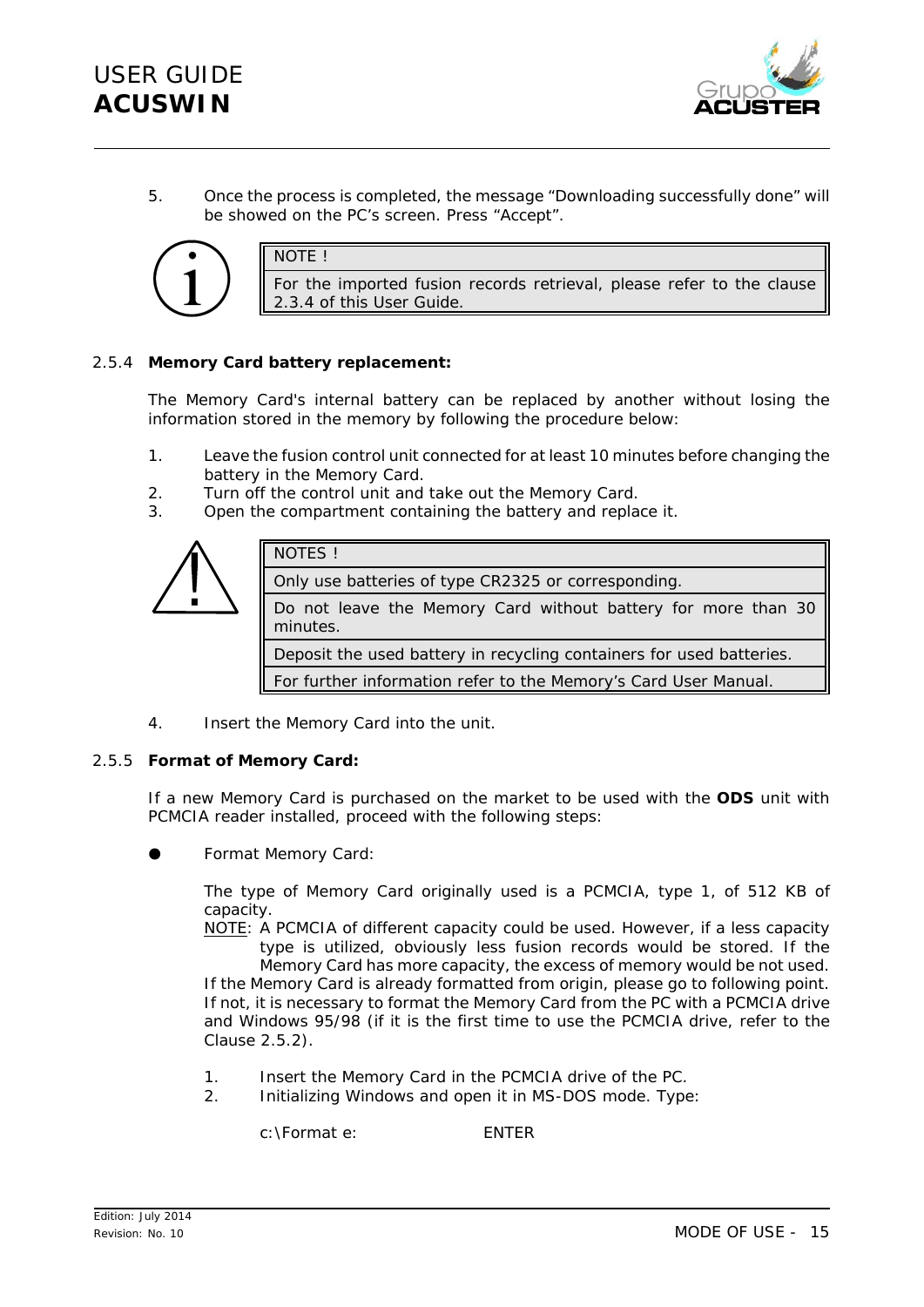

Where "e" is the letter established by the PC for the PCMCIA drive (select the letter corresponding to the real execution).

3. Proceed in the same way as a diskette format procedure.

Once the Memory Card has been formatted, *initializing* it from the **AcusWin** software.

- **Initializing Memory Card:** 
	- 1. With the Memory Card formatted and inserted in the PCMCIA drive of the PC, activate Windows and execute **AcusWin**.
	- 2. Select MEMORY CARD from the bar menu. Once on the Memory Card Manager window , select the *Memory Card drive* which will correspond to the letter established by the PC for the PCMCIA drive. Click on *Initialize*.
	- 3. Once the Memory Card correctly initialized, click on "Accept". The message "Memory Card correctly initialized" will be displayed.

With the above initialization a MC.BIN file of the Memory Card has been created, with a capacity of 512000 bytes.



#### WARNING !

It is not recommended in removing the PCMCIA card form the computer drive without being stopped the software communication. The card could be damaged.

Select *Start*, *Setup*, *Control Panel*. Click on the PC Card (PCMCIA) icon -it is possible that bar task had already the direct access. Click on "SRAM memory card". Press "stop". Now remove the Memory Card from the PC.

**Final unit's Memory Card format:** 

Once the Memory Card has been formatted and initialized, insert it into the **ODS** unit' MC drive.

Switch on the unit and select the MEMORY CARD FORMAT option from the SETUP menu (this option requires Password 2):

| <b>MEMORY CARD</b>                  |
|-------------------------------------|
| MEMORY CARD FORMAT<br><b>ACCEPT</b> |
| <b>CANCEI</b>                       |

Press ACCEPT to format the inserted Memory Card.

It consists of the deletion of the existing fusion records (only if the format process is done with a Memory Card belonging to a different model), creation of the model top tittle and in establishing the fusion records counter fields.

Press CANCEL to exit this menu.

The Memory Card format is also automatically done when the operator directly select any of both working options: BUTT FUSION (electrical or hydraulic operation) and ELECTROFUSION.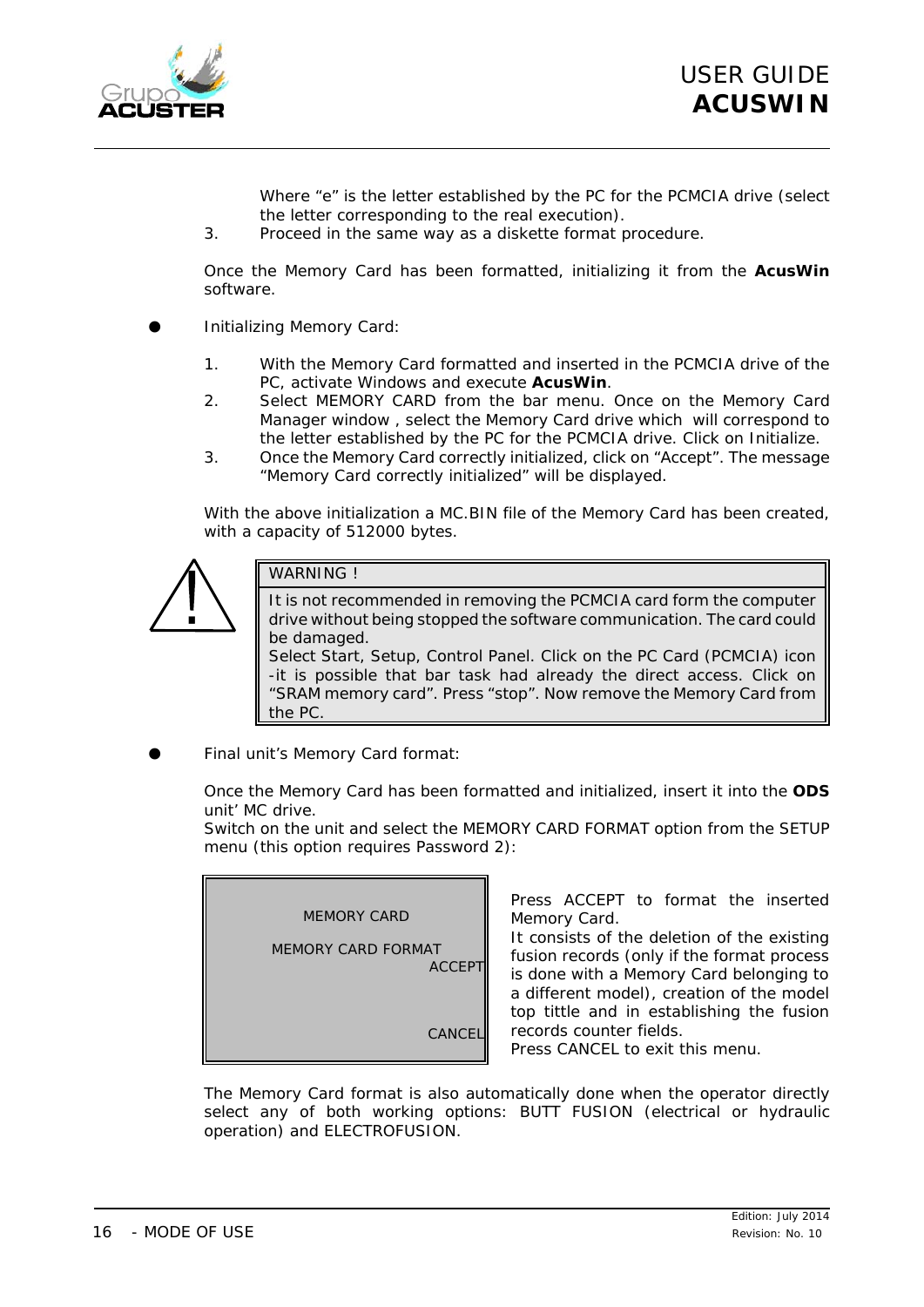

If the previous Memory Card format option is not done, once selected ELECTROFUSION or "ON POSITION" from the ELECTRIC/HYDRAULIC BUTT FUSION, the following message is displayed:

MEMORY CARD

MEMORY CARD FORMAT ERROR. FORMAT ?

ACCEPT

Press ACCEPT to carry out the format process.

Press CANCEL to go back to the previous menu.

CANCEL



#### WARNING !

The Memory Card formatted in the unit is only interchangeable within the same unit's model (e.g.: TWIN to TWIN) but not to other different model.